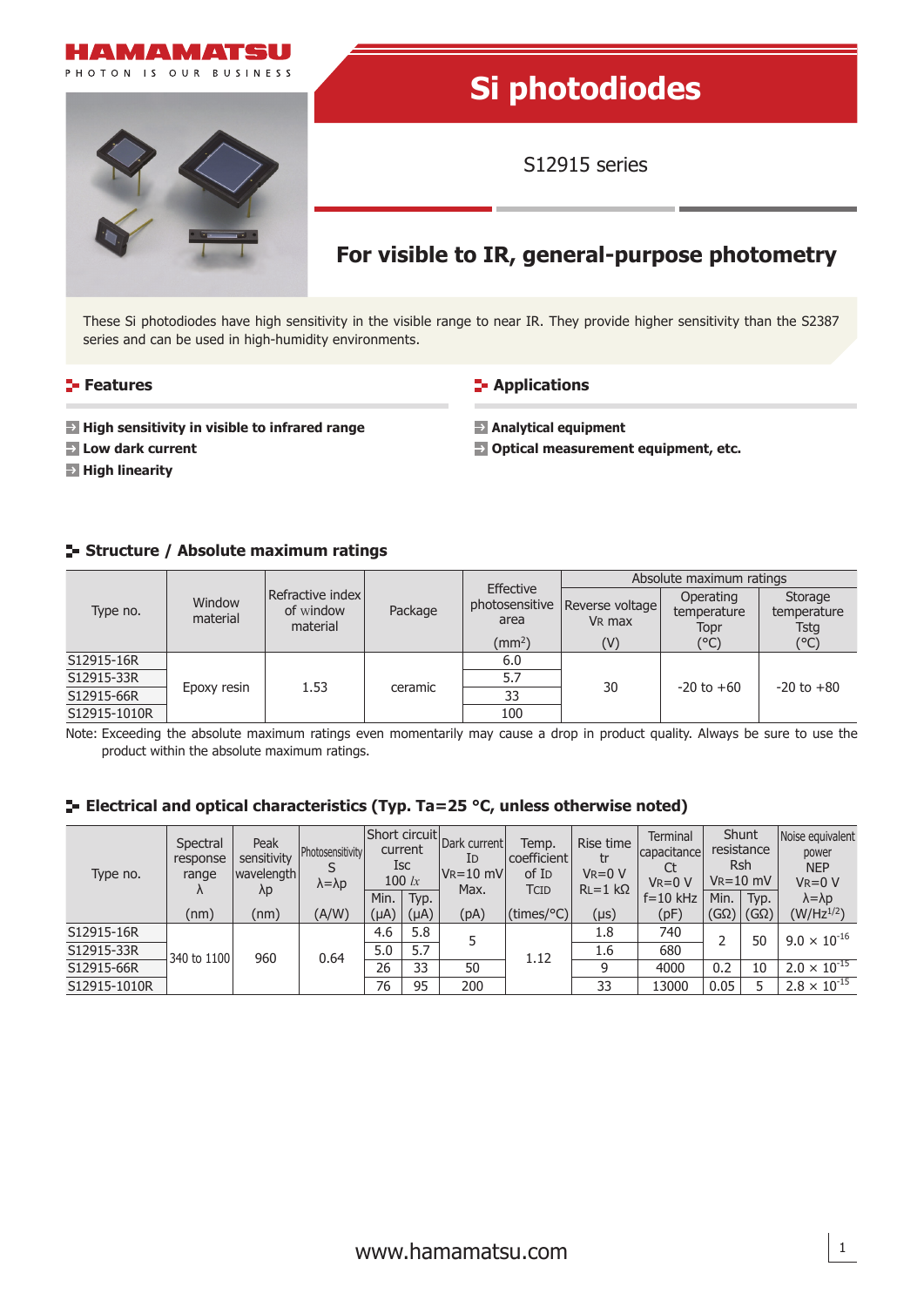

#### **P**- Dark current vs. reverse voltage



#### **Spectral response Photosensitivity temperature characteristics**



#### **E-** Changes to spectral sensitivity due high tem**perature and high humidity**



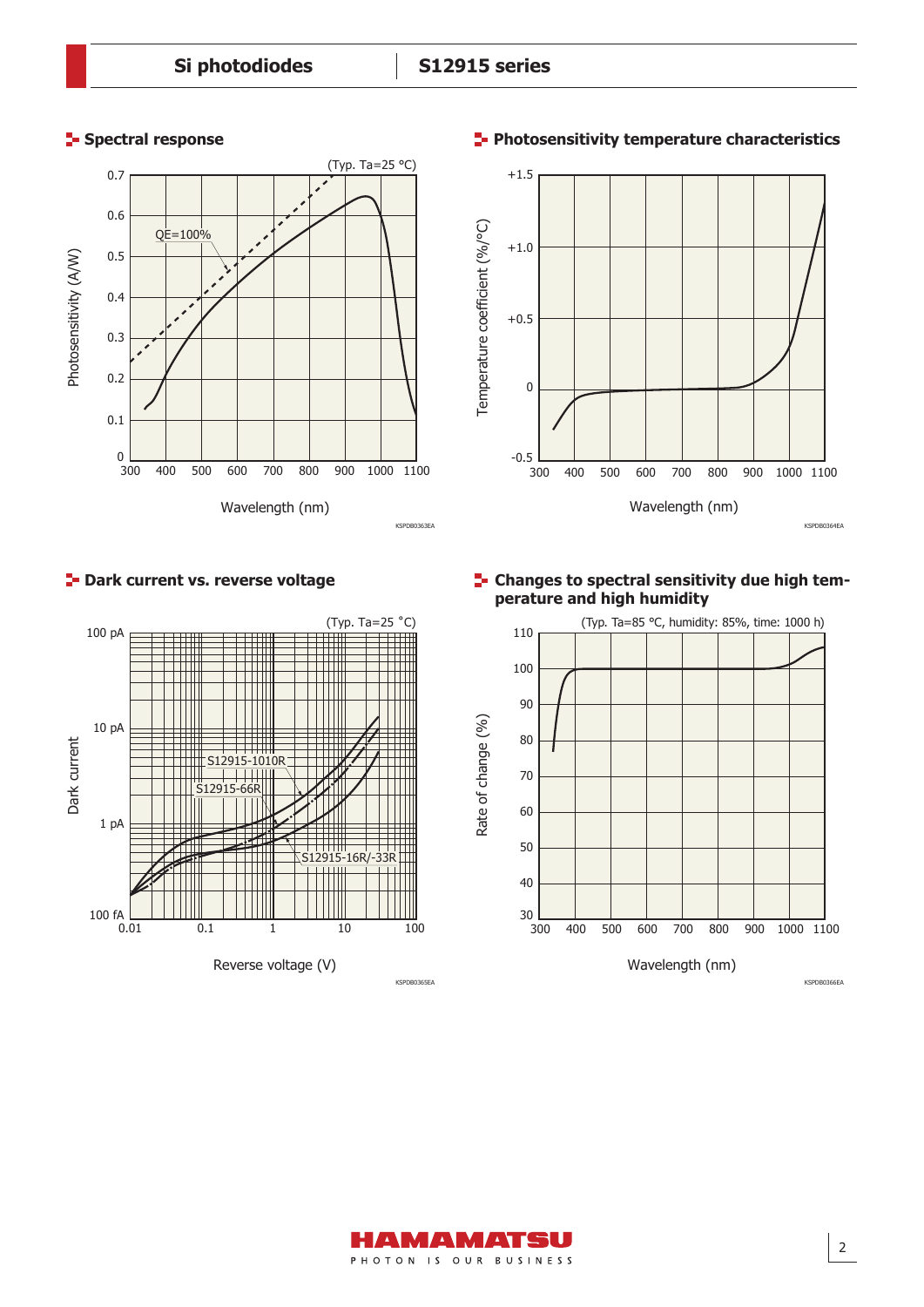



HAMAMATSU PHOTON IS OUR BUSINESS

3